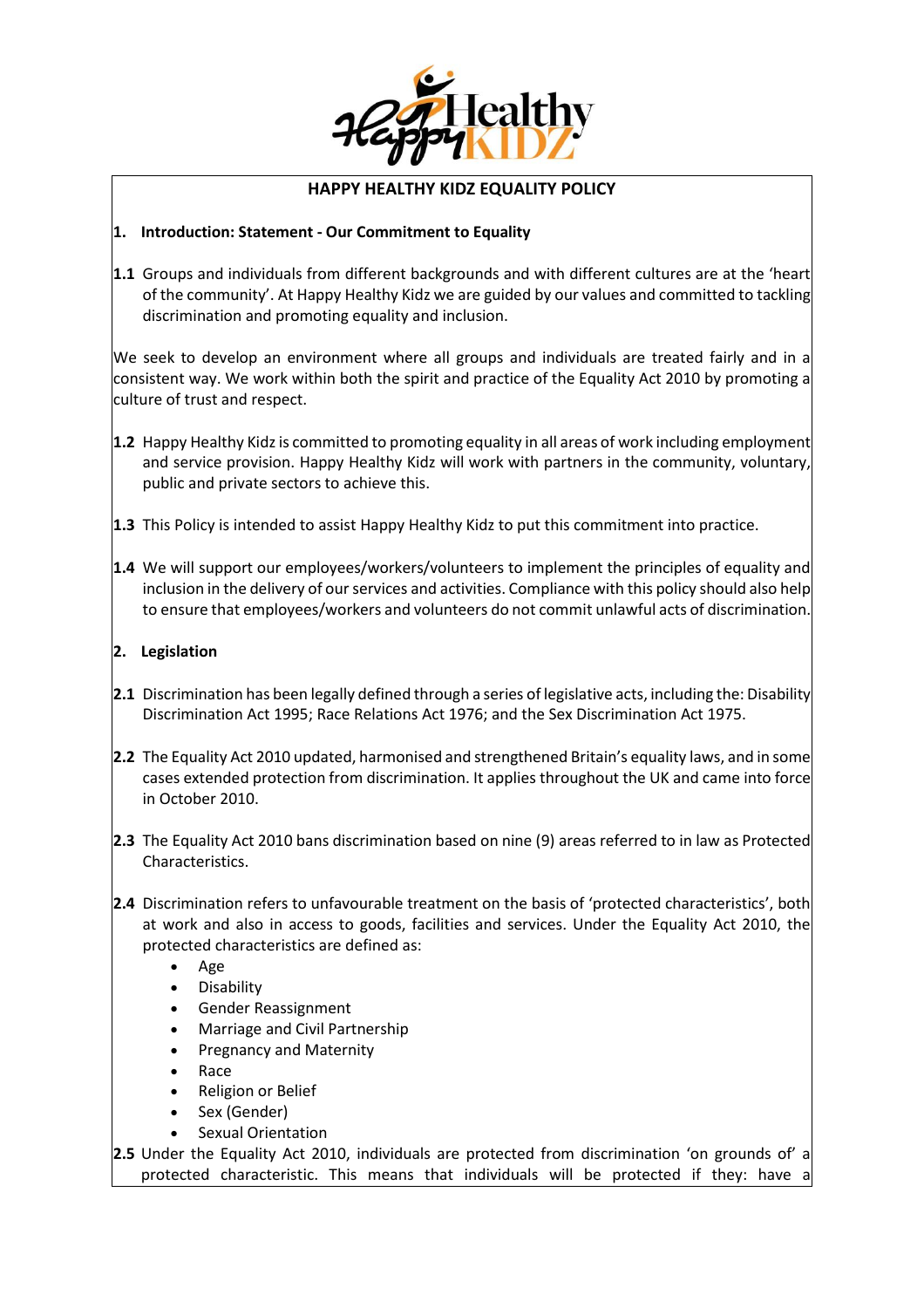

characteristic; are assumed to have it; associate with someone who has it; or, with someone who is assumed to have it.

### **2.6 Forms of Discrimination and Discriminatory Behaviour include the following:**

### **2.5.1 Direct Discrimination**

Direct discrimination can be described as less favourable treatment on the grounds of one of the protected characteristics. In limited circumstances, employers can directly discriminate against an individual for a reason related to any of the protected characteristics where there is an occupational requirement.

### **2.5.2 Indirect Discrimination**

This type of discrimination is usually less obvious than direct discrimination and can often be unintended. Indirect discrimination occurs when a provision, criterion or practice is applied that is discriminatory in relation to individuals who have a relevant protected characteristic such that it would be to the detriment of people who share that protected characteristic when compared with people who do not.

#### **2.5.3 Associative Discrimination**

This is where an individual is directly discriminated against or harassed for association with another individual who has a protected characteristic (the exception to this is Marriage and Civil Partnership, and Pregnancy and Maternity).

# **2.5.4 Perceptive Discrimination**

This is where an individual is directly discriminated against or harassed based on a perception that they have a particular protected characteristic when they do not, in fact, have that protected characteristic.

#### **2.5.5 Discrimination arising from Disability**

When a disabled person is treated unfavourably because of something connected with their disability and this unfavourable treatment cannot be justified, this is unlawful. In law the unfavourable treatment would have to be justified as 'a proportionate means of achieving a legitimate aim'. This type of discrimination only relates to disability.

# **2.5.6 Harassment**

Harassment is defined as unwanted conduct relating to a protected characteristic that has the purpose or effect of violating a person's dignity, or which creates an intimidating or hostile, degrading, humiliating or offensive environment for that person. It does not matter whether or not this effect was intended by the person responsible for the conduct.

# **2.5.7 Victimisation**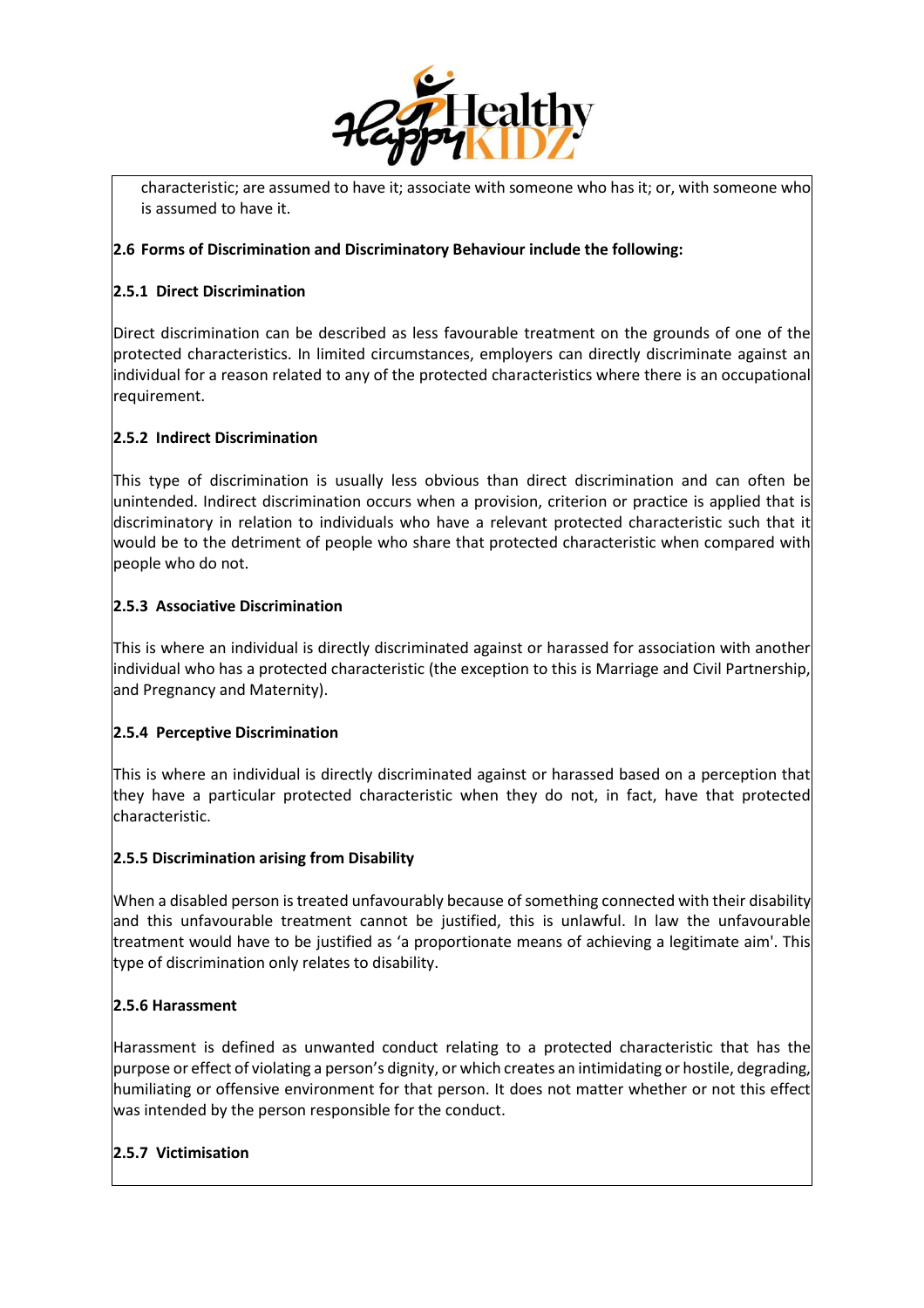

Victimisation is when an employee is treated less favourably than others for:

- Making an allegation of discrimination, and/or
- Supporting a complaint of discrimination, and/or
- Giving evidence relating to a complaint about discrimination, and/or
- Raising a grievance concerning equality or discrimination

Victimisation may also occur because an employee is suspected of doing one or more of the above. An employee/worker/volunteer is protected under the Equality Act 2010 if they make, or support, an allegation of victimisation in good faith – even if the information or evidence they give proves to be inaccurate. However, an employee/worker/volunteer is not protected if they give, or support, information or evidence in bad faith – in other words maliciously.

# **2.5.8 Bullying**

Bullying is defined as a form of personal harassment involving the misuse of power, influence or position to persistently criticise, humiliate or undermine an individual.

#### **3. Equality in Employment**

#### **3.1 Equality in Employment**

Happy Healthy Kidz will avoid unlawful discrimination and unfavourable treatment in all aspects of employment including recruitment, promotion, opportunities for training, pay and benefits, discipline and selection for redundancy.

**3.2** Person specifications and job descriptions will be limited to those requirements that are necessary for the effective performance of the job.

**3.3** Candidates for employment or promotion will be assessed objectively against the requirements for the job, taking account of any reasonable adjustments that may be required for candidates with a disability.

**3.4** Happy Healthy Kidz will consider any possible indirectly discriminatory effect of its standard working practices, including the number of hours to be worked, the times at which these are to be worked and the place at which work is to be done, when considering requests for variations to these standard working practices and will refuse such requests only if Happy Healthy Kidz considers it has good reasons, unrelated to any protected characteristic, for doing so. Happy Healthy Kidz will comply with its obligations in relation to statutory requests for contract variations.

**3.5** Happy Healthy Kidz will also make reasonable adjustments to its standard working practices to overcome barriers caused by disability.

**3.6** Happy Healthy Kidz will monitor the ethnic, gender and age composition of the existing workforce and of applicants for jobs (including promotion), and the number of people with disabilities within these groups, and will consider and take any appropriate action to address any problems that may be identified as a result of the monitoring process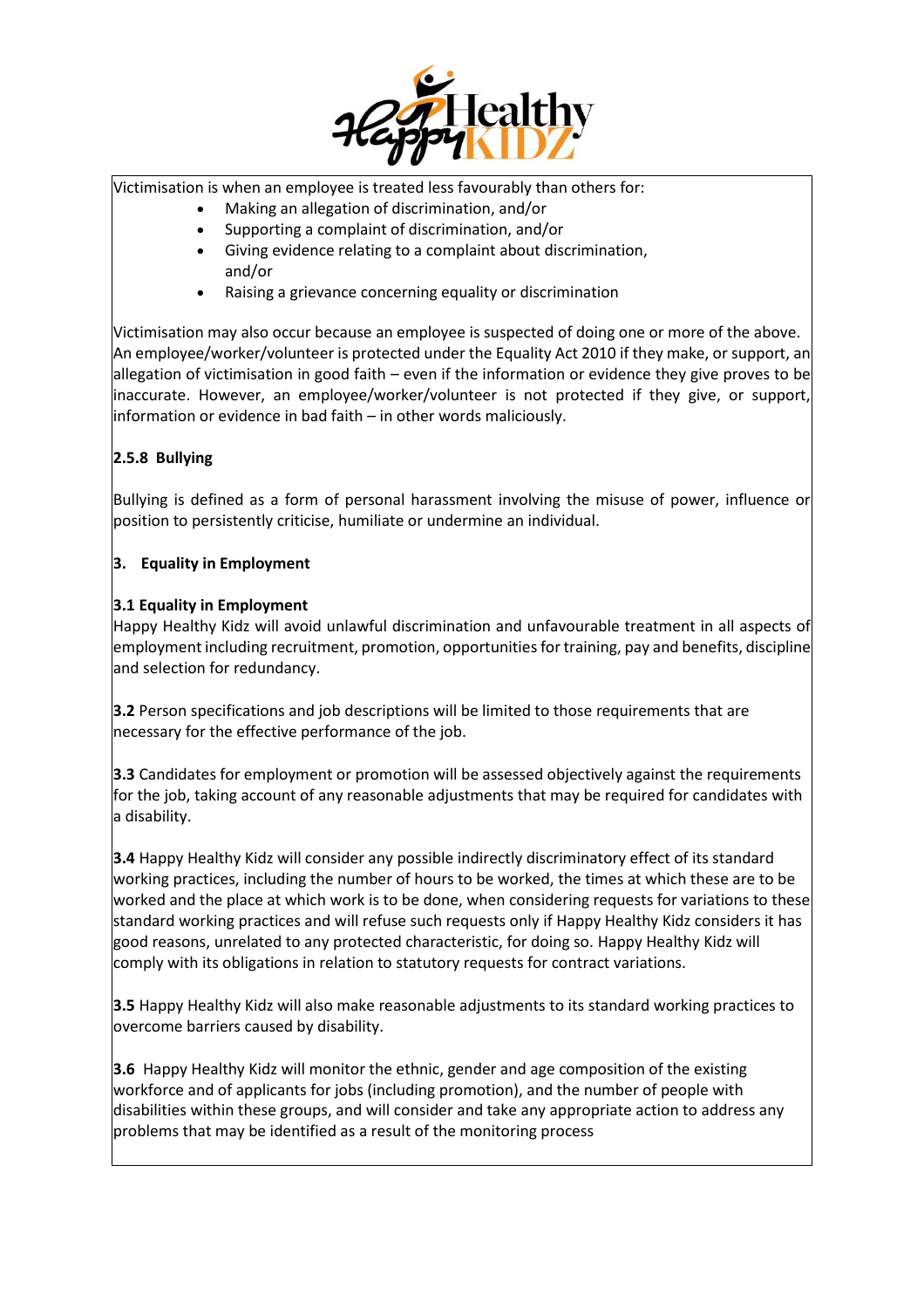

**3.7** Happy Healthy Kidz cannot lawfully discriminate in the selection of employees/workers/ for recruitment or promotion, but Happy Healthy Kidz may use appropriate lawful methods, including lawful positive action, to address the under-representation of any group that Happy Healthy Kidz identifies as being under-represented in particular types of job.

# **3.8 Training**

Happy Healthy Kidz will provide Equality Training to all existing and new employees/workers/volunteers including those likely to be involved in recruitment or other decision making where equality issues are likely to arise, to help them understand their rights and responsibilities under the Equality Act 2010.

# **3.9 Responsibilities**

**3.9.1** Every employee/worker/volunteer is required to assist Happy Healthy Kidz to meet its commitment to promote equality and avoid unlawful discrimination.

**3.9.2** Employees/workers/volunteers can be held personally liable as well as, or instead of, Happy Healthy Kidz for any act of unlawful discrimination. Employees/workers/volunteers who commit serious acts of harassment may be guilty of a criminal offence.

**3.9.3** Acts of discrimination, harassment, bullying or victimisation against employees/workers/volunteers or service users are disciplinary offences and will be dealt with under Happy Healthy Kidz's disciplinary procedure. Discrimination, harassment, bullying or victimisation may constitute gross misconduct and could lead to dismissal without notice.

# **4. Grievances**

**4.1** If individuals consider that they have been unlawfully discriminated against they may use Happy Healthy Kidz's Grievance Procedure to make a complaint.

**4.2** Happy Healthy Kidz will take any complaint seriously and will seek to resolve any grievance which it upholds. Employees/workers/volunteers will not be penalised for raising a grievance, even if the grievance is not upheld, unless the complaint is both untrue and made in bad faith.

# **5. Review**

The Equality Policy will be reviewed annually and approved by the director annually.

**Approved** December 2021

**Review Date:** December 2021

**Reviewed and approved by the Director:** January 2022